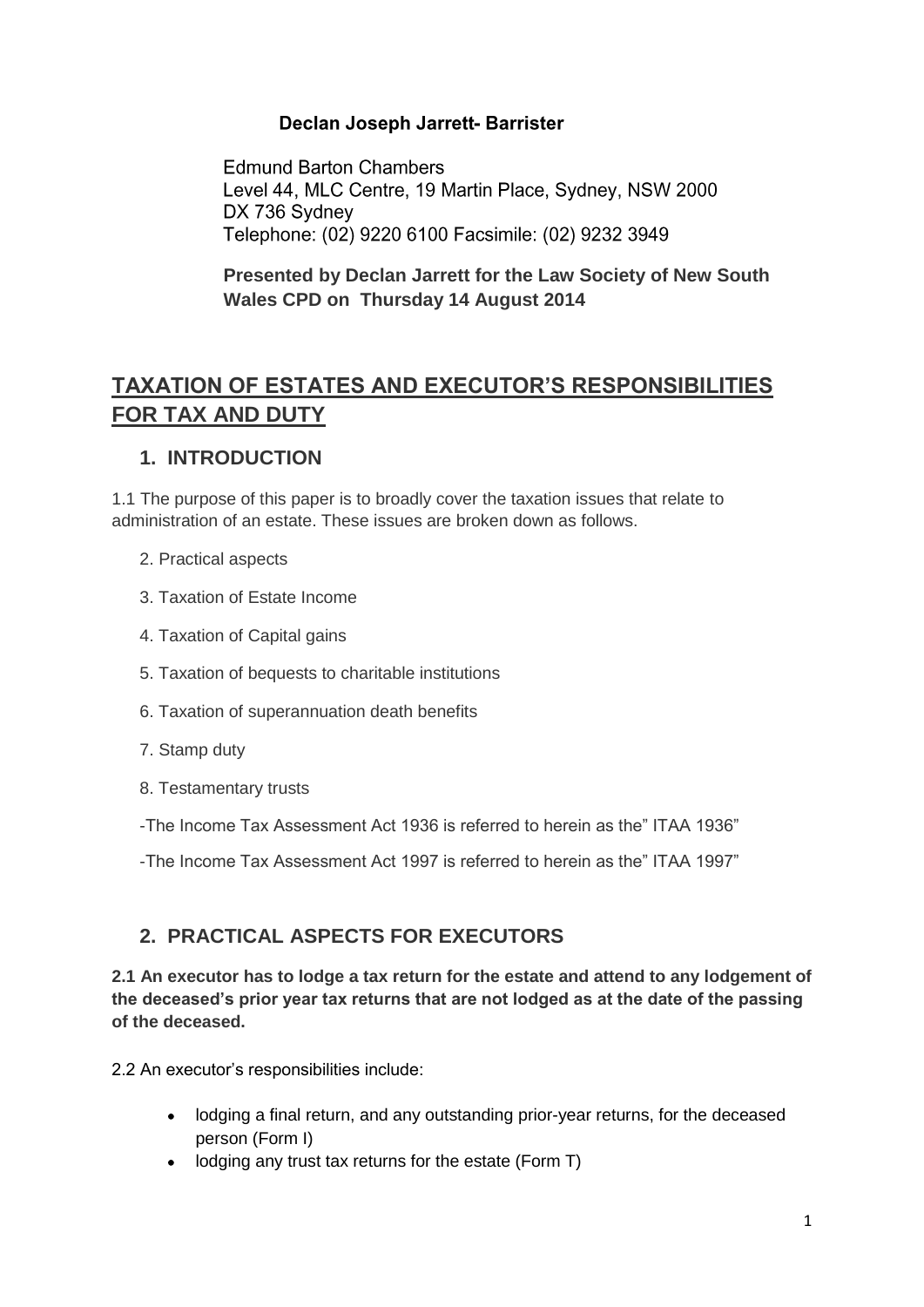providing beneficiaries with the information they need to include distributions in their own returns and, in certain cases, paying tax on their behalf.

2.3 The executor of a deceased estate may need to lodge a final tax return on behalf of the departed. If they did not lodge prior-year tax returns, it will need to be determined whether they are necessary. If so, you need to prepare and lodge them.

2.4 If the administration of the deceased estate is completed in the same income year as the date of death, you do not need to lodge a trust tax return for the deceased estate if:

- a. no beneficiary is presently entitled to any of the income of the deceased estate (they may receive assets only), and
- b. the taxable income of the estate is below the tax-free threshold for that year.

## **3. TAXATION OF ESTATE INCOME**

**3.1 A deceased estate is simply another trust estate from a taxation point of view and hence is taxed under the provisions that tax the trust net income of trust estates being Part III Division 6 ITAA 1936, sections 95-102.**

**3.2 The executor is a trustee for the purposes of the Act under the expanded definition in section 6(1) ITAA 1936 reproduced hereunder.**

> *"trustee"* in addition to every [person](http://www.austlii.edu.au/au/legis/cth/consol_act/itaa1936240/s202a.html#person) appointed or constituted [trustee](http://www.austlii.edu.au/au/legis/cth/consol_act/itaa1936240/s6.html#trustee) by act of parties, by order, or declaration of a court, or by operation of law, includes:

### **(a) an executor or administrator, guardian, committee, receiver, or [liquidator;](http://www.austlii.edu.au/au/legis/cth/consol_act/itaa1936240/s6.html#liquidator)** and

(b) every [person](http://www.austlii.edu.au/au/legis/cth/consol_act/itaa1936240/s202a.html#person) having or taking upon himself the administration or control of income affected by any express or implied [trust,](http://www.austlii.edu.au/au/legis/cth/consol_act/itaa1936240/s317.html#trust) or acting in any fiduciary capacity, or having the possession, control or management of the income of a [person](http://www.austlii.edu.au/au/legis/cth/consol_act/itaa1936240/s202a.html#person) under any legal or other disability

**3.3 The Executor has personal liability for all matters of the estate including taxation matters.**

#### **Income of deceased after death**

**3.4 The Executor will be taxed on income received after death that would have been assessable to the deceased if they were alive, Section 101A ITAA 1936.**

**3.5 The Executor could be taxed at the special punitive tax rates under 99A ITAA 1936 (top marginal rate 45%) or in most cases if the Commissioner considers it unreasonable to do so they will be taxed under section 99 ITAA 1936 (normal marginal rates) if the income is earned within 3 three years of the date of death.**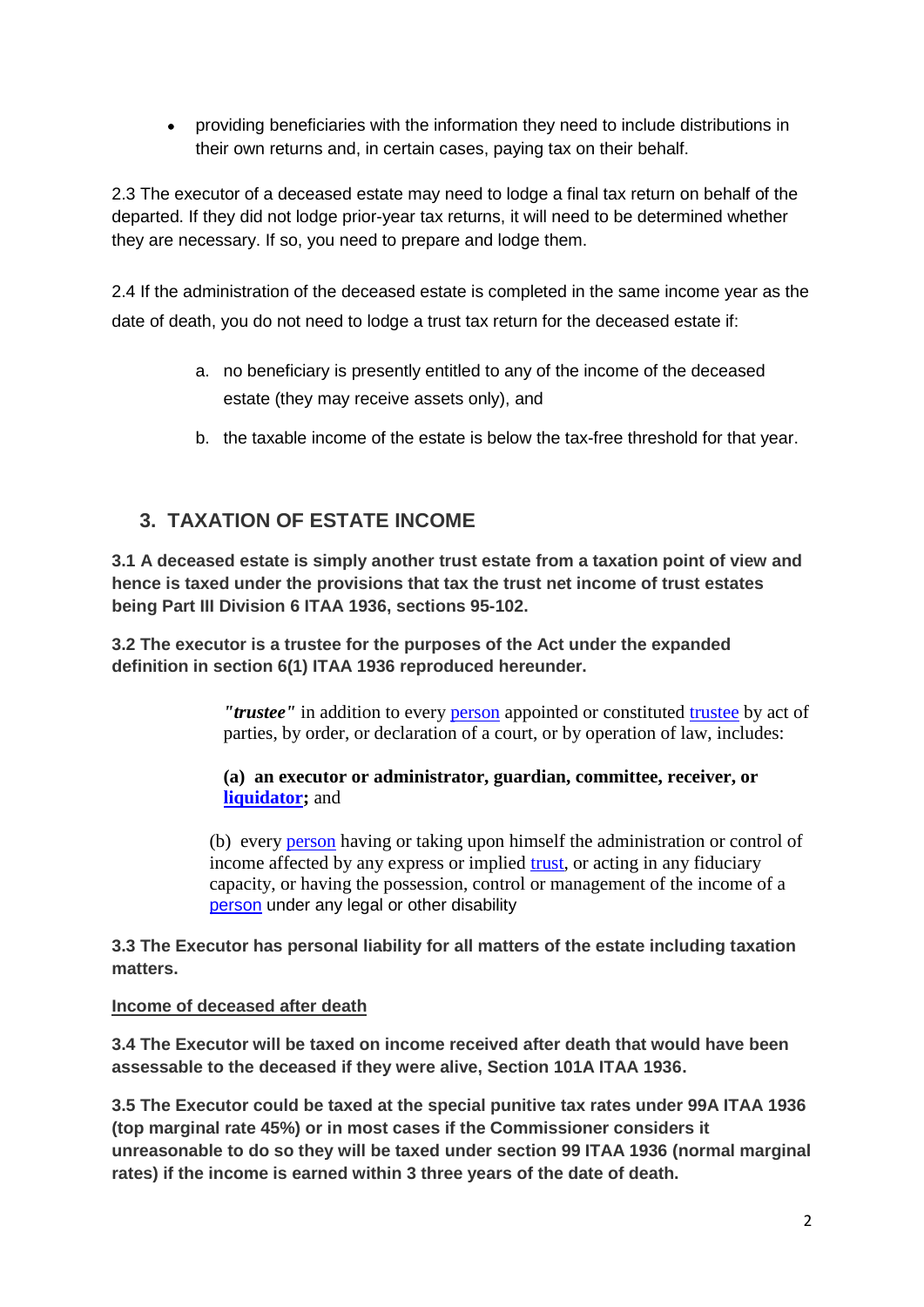**3.6 The Commissioner has advised that an estate of an "ordinary and traditional kind" where there is no tax avoidance will be taxed at the normal progressive marginal rates under section 99 ITAA 1936. i.e. an estate where the assets are those of the deceased or purchased for the purposes of the will.**

### **Income of the trust estate to which no beneficiary is presently entitled**

**3.7 Where no beneficiary is presently entitled the executor can be taxed on the net income of the trust estate at rates under section 99A ITAA 1936 (top marginal rate 45%) or if the commissioner considers it unreasonable section 99 (normal marginal rates) if within 3 three years of date of death.**

**3.8 The Commissioner has advised that an estate of an "ordinary and traditional kind" where there is no tax avoidance will be taxed at the normal progressive marginal rates under section 99 ITAA 1936. i.e. they will not be taxed at a higher rate than an individual would normally be taxed**

### **Beneficiary presently entitled but under a legal disability**

**3.9 Where the beneficiary is presently entitled but under a legal disability the trustee will be taxed under Section 98 ITAA 1936 at normal rates for resident beneficiaries.**

### **Beneficiary presently entitled and resident will be taxed at normal rates under section 97 ITAA 1936**

### **Paying tax on the income of the deceased estate**

3.10 The main factors that will determine who pays the tax on the income derived by the deceased estate and the applicable tax rate include:

- a. whether the beneficiaries are [presently entitled](https://www.ato.gov.au/Individuals/Deceased-estates/Being-an-executor/Tax-responsibilities/Paying-tax-on-the-income-of-a-deceased-estate/#presententitled)
- b. whether they are under a [legal disability](https://www.ato.gov.au/Individuals/Deceased-estates/Being-an-executor/Tax-responsibilities/Paying-tax-on-the-income-of-a-deceased-estate/#legaldisability)
- c. whether the deceased estate is [fully administered.](https://www.ato.gov.au/Individuals/Deceased-estates/Being-an-executor/Tax-responsibilities/Paying-tax-on-the-income-of-a-deceased-estate/#fullyadministered)

3.11 While the deceased estate is under administration, it needs to be determined whether the beneficiaries are presently entitled and under any legal disability **at the end of each financial year (30 June)** – this will determine who is liable to pay tax on the income of the deceased estate for the whole of that income year.

3.12 An executor cannot distribute the income or assets of a deceased estate until the debts of the deceased person, including tax liabilities, are determined and probate has been granted.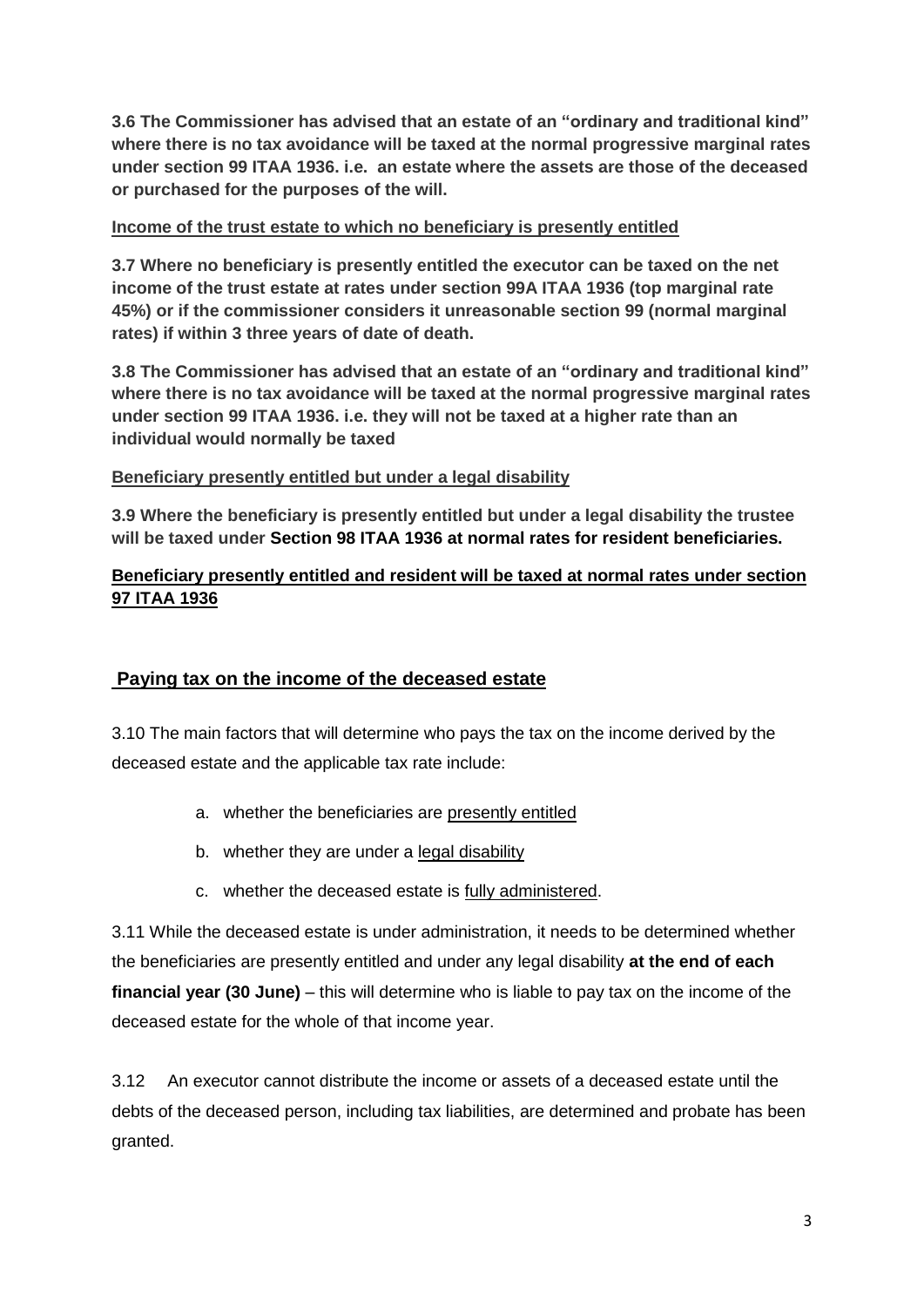3.13 The legal personal representative can distribute some of the income or assets to beneficiaries if they are certain that the remainder of the deceased estate is sufficient to cover any outstanding liabilities.

### **Present entitlement, beneficiary will be taxed under Section 97(1) ITAA 1936**

3.14 Beneficiaries are presently entitled to the income of a deceased estate if they have an indefeasible, absolutely vested interest in the income – in other words, the beneficiaries have a claim or interest in the income that cannot be defeated by another person.

3.15 The beneficiaries must also be able to demand immediate payment of the income – this means that beneficiaries can be presently entitled, even though they may not have actually received an income distribution. These are the same principles that apply to the taxation of all trusts estates not just deceased estates They are drawn from the locus classicus *Saunders v Vautier (1841 EWHC ChJ 82).*

**3.16 Generally, beneficiaries are not presently entitled to the income of a deceased estate during the administration of the estate**. This is because the debtors of the deceased person and any persons contesting the will may be able to defeat the beneficiaries' right to the income. During this period, the income belongs to the deceased estate and not the beneficiaries.

3.17 As administration progresses, it may become clear that part of the net income of the deceased estate will not be required to either pay or provide for debts.

3.18 The legal personal representative may then exercise their discretion and pay some of the income to the beneficiaries. **The beneficiaries in this situation will be presently entitled to the income actually paid to them or actually paid to someone else on their behalf.**

3.19 Beneficiaries can be presently entitled if, under the terms of the will, money (income of the deceased estate) is applied for their benefit and not paid directly to them. An example is the payment of the beneficiary's rent.

No beneficiary is presently entitled to any income accrued by the deceased person at the date of death but only received after death.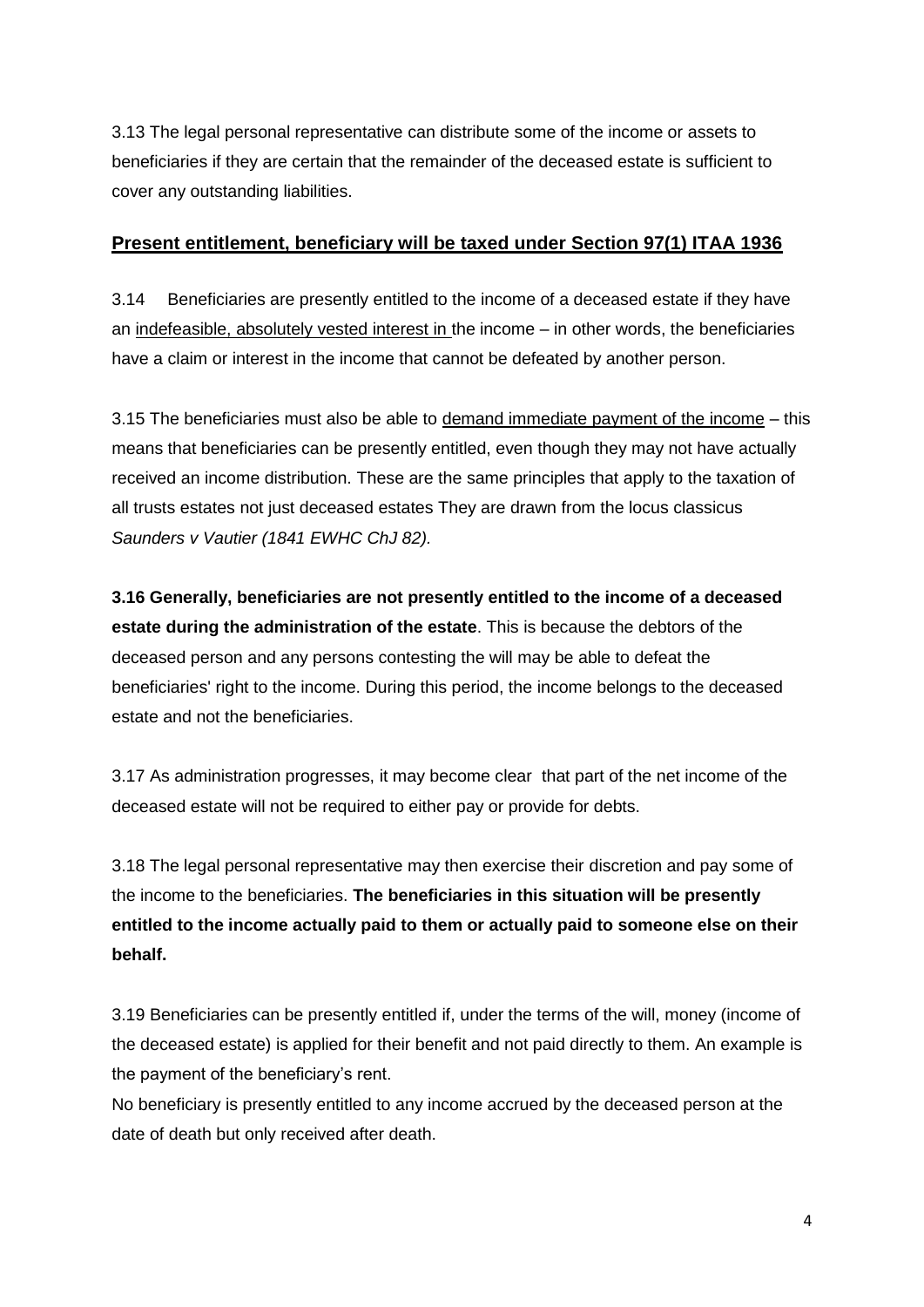3.20 For a full statement of the ATO's administrative position on "present entitlement" see Taxation Ruling IT 2622 *- Income tax: Present entitlement during the stages of administration of deceased estates*

### **Legal disability of beneficiary then the trustee will be taxed**

3.21 People are considered to be under a legal disability if they cannot give a valid discharge for money paid to them. Beneficiaries are under a legal disability if they are:

- a. minors that is, under 18 years old as at 30 June of the relevant year.
- b. bankrupt
- d. declared legally incapable because of a mental condition.

**3.22 When a person under a legal disability becomes presently entitled to income of the deceased estate, executors will be assessed for tax on their behalf. Under Section 98 ITAA 1936 this will be taxed at normal rates for resident beneficiaries and at higher non -resident rates for non -resident beneficiaries. Minors are also taxed at higher rates on the unearned income.**

## **Income year in which the deceased estate is fully administered**

3.23 In the income year in which the deceased estate is fully administered, the ATO will accept an apportionment of the net income received. Where the executors and beneficiaries are able to demonstrate the actual amounts of income derived in the periods before and after the day on which the estate was fully administered – through proper accounts at the completion of administration – then an apportionment may be made.

## **Where no Beneficiary is presently entitled then the trustee will be taxed under section 99 ITAA 1936**

3.24 To the extent beneficiaries are not presently entitled to the net income of the deceased estate, the tax liability will rest with the deceased estate.

3.25 Superannuation death benefits and death benefit termination payments received by trustees or executors of deceased estates are taken to be income to which no beneficiary is presently entitled and therefore if they are taxable tax must be paid by the executor.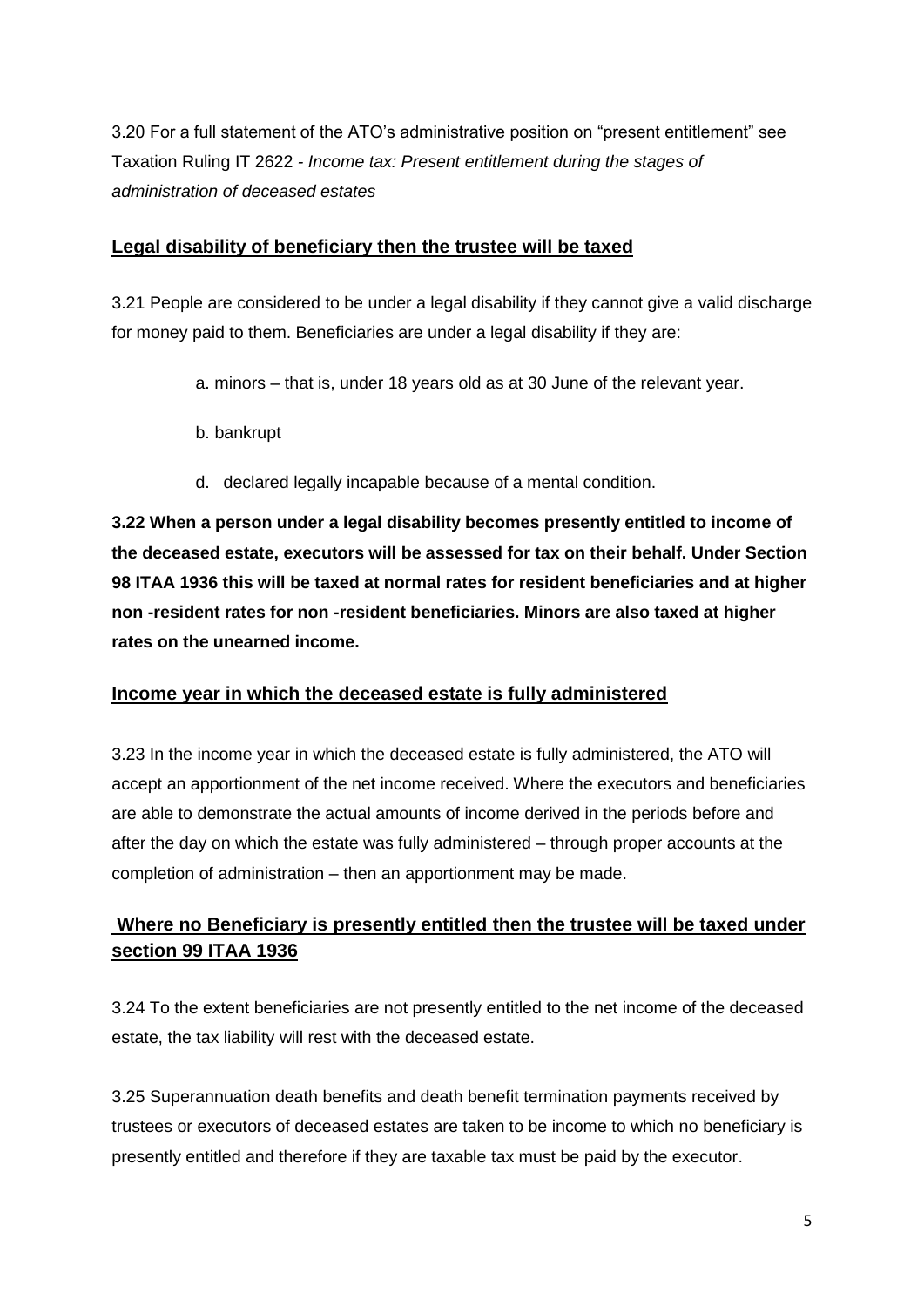## Taxation for first three income years is generally as for an individual

3.26 For the first three tax returns, the deceased estate income to which no beneficiary is presently entitled is taxed at the general individual rates as long as the estate is of the ordinary and traditional kind by reference to whether there is any avoidance, with the benefit of the full tax-free threshold, but without the tax offsets (concessional rebates), such as the low-income tax offset. No Medicare levy is payable.

The three years with the full tax-free threshold, cannot be extended.

## Fourth income year and later

3.27 For deceased estates with prolonged administration that extend beyond the concessionally taxed period, there are special progressive trust tax rates that will apply and no Medicare levy is payable.

## **Beneficiary presently entitled and not under a legal disability then they are taxed under section 98 ITAA 1936**

3.28 If the beneficiary is presently entitled and not under a legal disability, they are liable for tax. Beneficiaries who are presently entitled may need to lodge personal tax returns and disclose their trust distributions.

## **Non-resident beneficiary**

3.29 If the beneficiary is a non-resident of Australia for tax purposes, the executor is liable to pay tax on the beneficiary's share of the trust income distributed. No Medicare levy is payable.

3.30 Interest and dividends are not included in the non-resident beneficiary's trust income. These are taxed by having a non-resident withholding tax deducted and paid . The withholding tax rate varies for different countries and between interest and dividends. Fully franked dividends are not subject to withholding tax. The trustee will be taxed on Australian source income and so much of worldwide income as relates to when the beneficiary was a resident.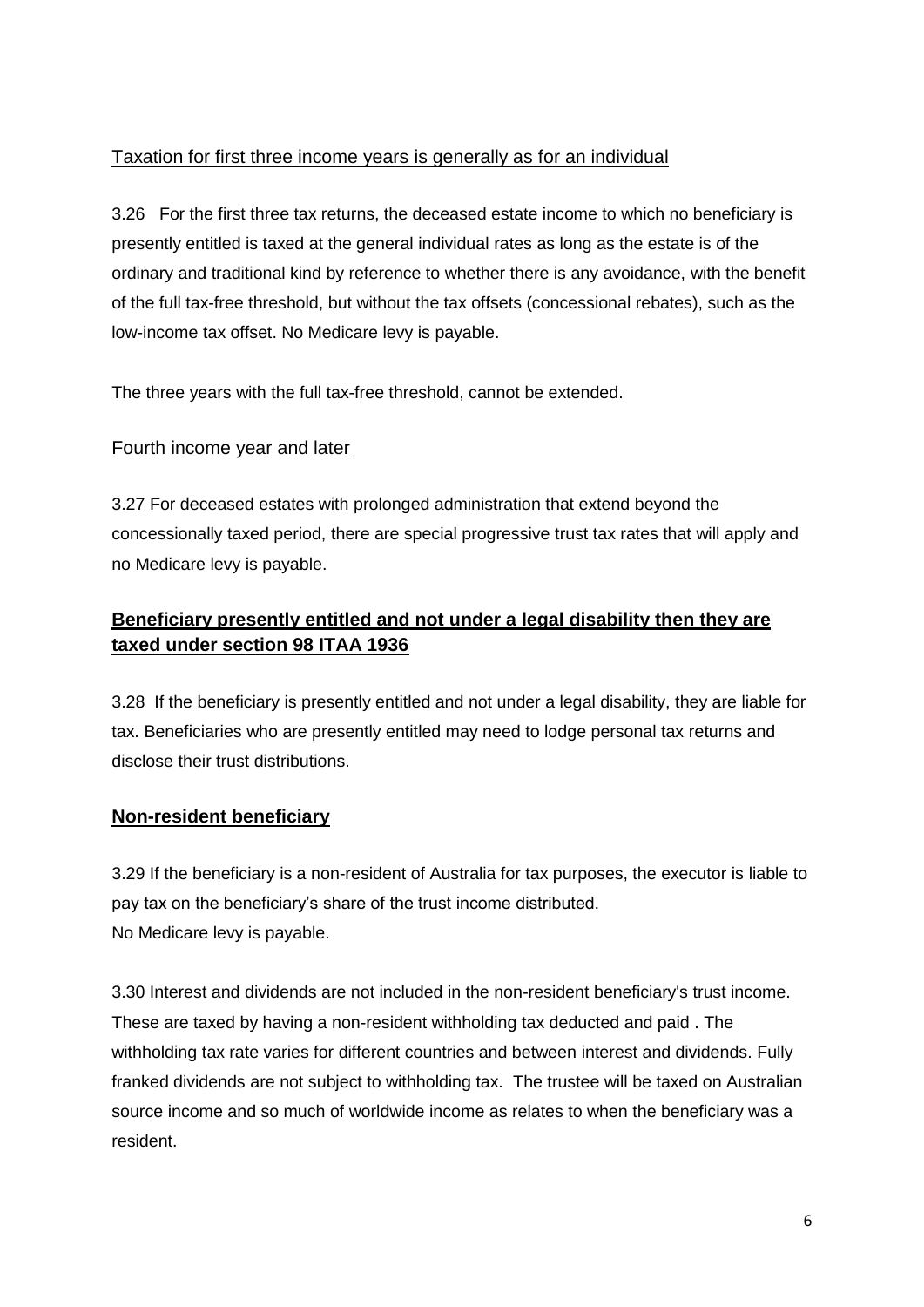# **4. CAPITAL GAINS TAX**

- 4.1 Generally CGT can be triggered when a CGT event occurs. A capital gain occurs when a taxpayer receives an amount greater than the cost base to the taxpayer. A capital loss occurs when a taxpayer receives an amount less than the cost base.
- 4.2 A capital gain is discounted i.e. reduced by 50% when the taxpayer holds an asset for 12 months or longer. For these reasons the cost base and the date of acquisition are important and in relation to estates are for the most part deemed under the Acts.
- 4.3 The assets of the deceased becoming part of the estate is not a CGT event

4.4 When a person dies, the assets that make up their estate can pass directly to a beneficiary(ies), or pass directly to their legal personal representative who may dispose of the assets or pass them to the beneficiary (ies). This is either the executor, or an administrator appointed to wind up the estate if the person does not leave a will.

## **4.5 Capital gain or loss on death is disregarded under section 128-10 ITAA**

### **SECT 128.10**

### **Capital gain or loss when you die is disregarded**

When you die, a  $*$  [capital gain](http://www.austlii.edu.au/au/legis/cth/consol_act/itaa1997240/s995.1.html#capital_gain) or  $*$  [capital loss](http://www.austlii.edu.au/au/legis/cth/consol_act/itaa1997240/s995.1.html#capital_loss) from a  $*$  [CGT event](http://www.austlii.edu.au/au/legis/cth/consol_act/itaa1997240/s995.1.html#cgt_event) that results for a \* [CGT](http://www.austlii.edu.au/au/legis/cth/consol_act/itaa1997240/s995.1.html#cgt_asset) [asset](http://www.austlii.edu.au/au/legis/cth/consol_act/itaa1997240/s995.1.html#cgt_asset) you owned just before dying is disregarded.

Note 1: Section 104-[215](http://www.austlii.edu.au/au/legis/cth/consol_act/itaa1997240/s215.html) sets out an exception to this rule if the [CGT asset](http://www.austlii.edu.au/au/legis/cth/consol_act/itaa1997240/s995.1.html#cgt_asset) [passes](http://www.austlii.edu.au/au/legis/cth/consol_act/itaa1997240/s995.1.html#passes) to a beneficiary in your estate who is:

- an [exempt entity;](http://www.austlii.edu.au/au/legis/cth/consol_act/itaa1997240/s995.1.html#exempt_entity) or
- the [trustee](http://www.austlii.edu.au/au/legis/cth/consol_act/itaa1997240/s995.1.html#trustee) of a [complying superannuation entity;](http://www.austlii.edu.au/au/legis/cth/consol_act/itaa1997240/s995.1.html#complying_superannuation_entity) or
- a [foreign resident.](http://www.austlii.edu.au/au/legis/cth/consol_act/itaa1997240/s995.1.html#foreign_resident)

### **Date of acquisition of the asset**

4.6 The date of acquisition of those assets by the Legal personal representative of the deceased or the beneficiary is the date of death.

### **Cost base of asset , section 128-15 ITAA 1997 determines the cost base**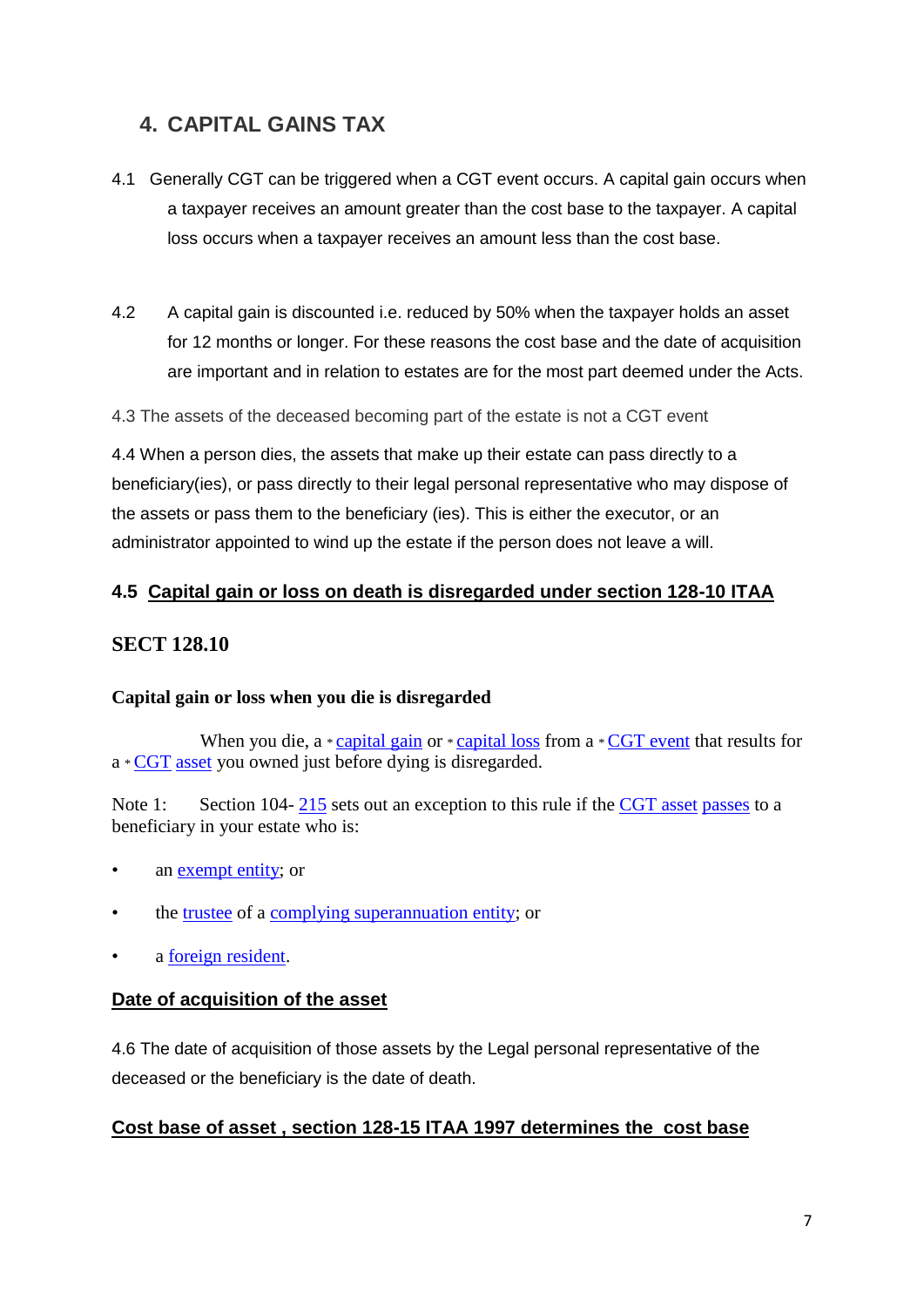4.7 If the assets are pre CGT they are deemed to have been acquired for consideration equal to market value as at the date of death.

4.8 If a deceased person acquired their asset on or after 20 September 1985, the cost base is taken to be the cost base (indexed where relevant), of the asset on the day the person died.

## **CGT on the deceased's principal place of residence**

4.9 The principal place of residence of the deceased is treated differently. If it is not used for income producing purposes just prior to death or if this is elected by the beneficiary or legal personal representative then it is deemed to be acquired for consideration equal to market value as at the date of death under section 118-145 ITAA 1997.

# **Concessional rules do not apply where the beneficiary is a tax advantaged entity or a non-resident**

4.10 The exception of no CGT event for deceased estates does not apply if a post-CGT asset owned at the time of death passes from the deceased to a tax-advantaged entity or to a non-resident. In these cases, a CGT event is taken to have happened in relation to the asset just before the person dies.

4.11 The CGT event in these cases will result in a capital gain if the market value of the asset on the day the person dies is more than the cost base of the asset, or a capital loss if the market value is less than the asset's reduced cost base.

## **Non Resident Beneficiary**

4.12 If a non-resident is a beneficiary of a deceased's post-CGT asset, any capital gain or capital loss is not disregarded if the Deceased was an Australian resident when they died and the Asset does not have the necessary connection with Australia.

4.13 Examples of assets that do not have the necessary connection with Australia include:

-Real estate located overseas

-Shares in a non-resident company, and

-Shares in an Australian public company if the total number of shares owned is less than 10% of the value of shares in the company.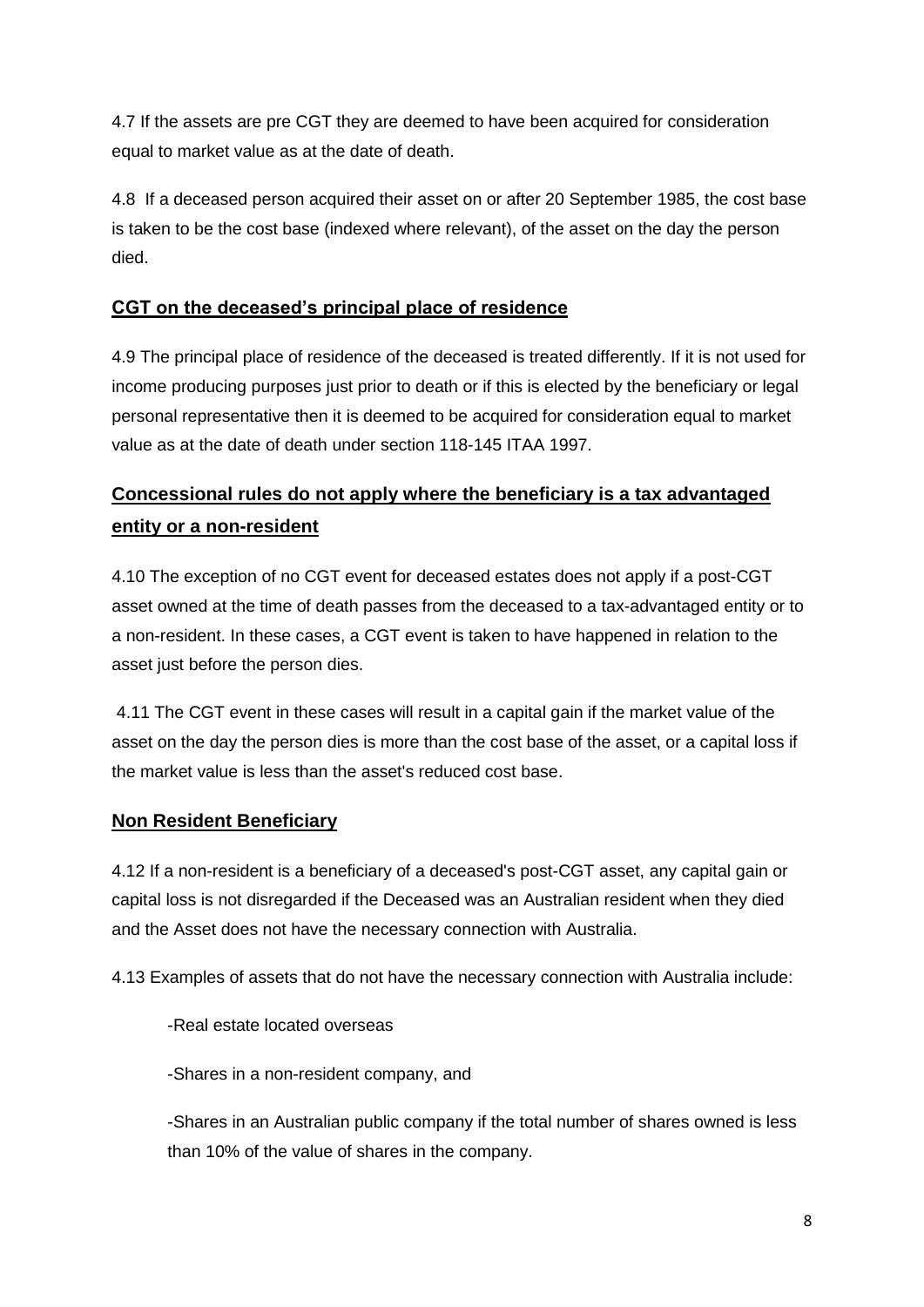## **Net Capital Losses of the deceased**

4.14 If the deceased had any unapplied net capital losses when they died, these cannot be passed on to the beneficiary or legal personal representative to offset against any net capital gains. They can only be used to offset against any capital gains of the deceased prior to death.

## **Assets passing to a Beneficiary or Legal Representative**

4.15 If an executor sells a CGT asset of the deceased estate and then distributes the proceeds to the beneficiaries, the sale is subject to the normal CGT rules and a tax liability may arise. The cost base for a pre CGT asset will be the market value at date of death, for a post CGT asset it will be the deceased's cost base as at date of death (including indexation where applicable)

## **Passing of an asset to the beneficiary**

4.16 Where the asset is passed by the legal personal representative to the beneficiary, in most cases, the transfer of CGT assets into a deceased estate and then out to their beneficiaries should not incur an income tax liability but a subsequent sale by the beneficiary generally will using an "inherited" cost base of the deceased if it is a post CGT asset and using a market value as at date of death cost base if it is a pre CGT asset of the deceased.

4.17 Passing includes:

- Under a will or will varied by court order
- By operation of intestacy law
- By appropriation to a beneficiary
- Under a deed of arrangement
- By absolute entitlement

# **Assets acquired by the Legal Personal Representative are subject to CGT in the normal way**

4.18 If the legal personal representative acquires an asset (for example, to satisfy a specific legacy made) any capital gain or capital loss they make on disposal of that asset to the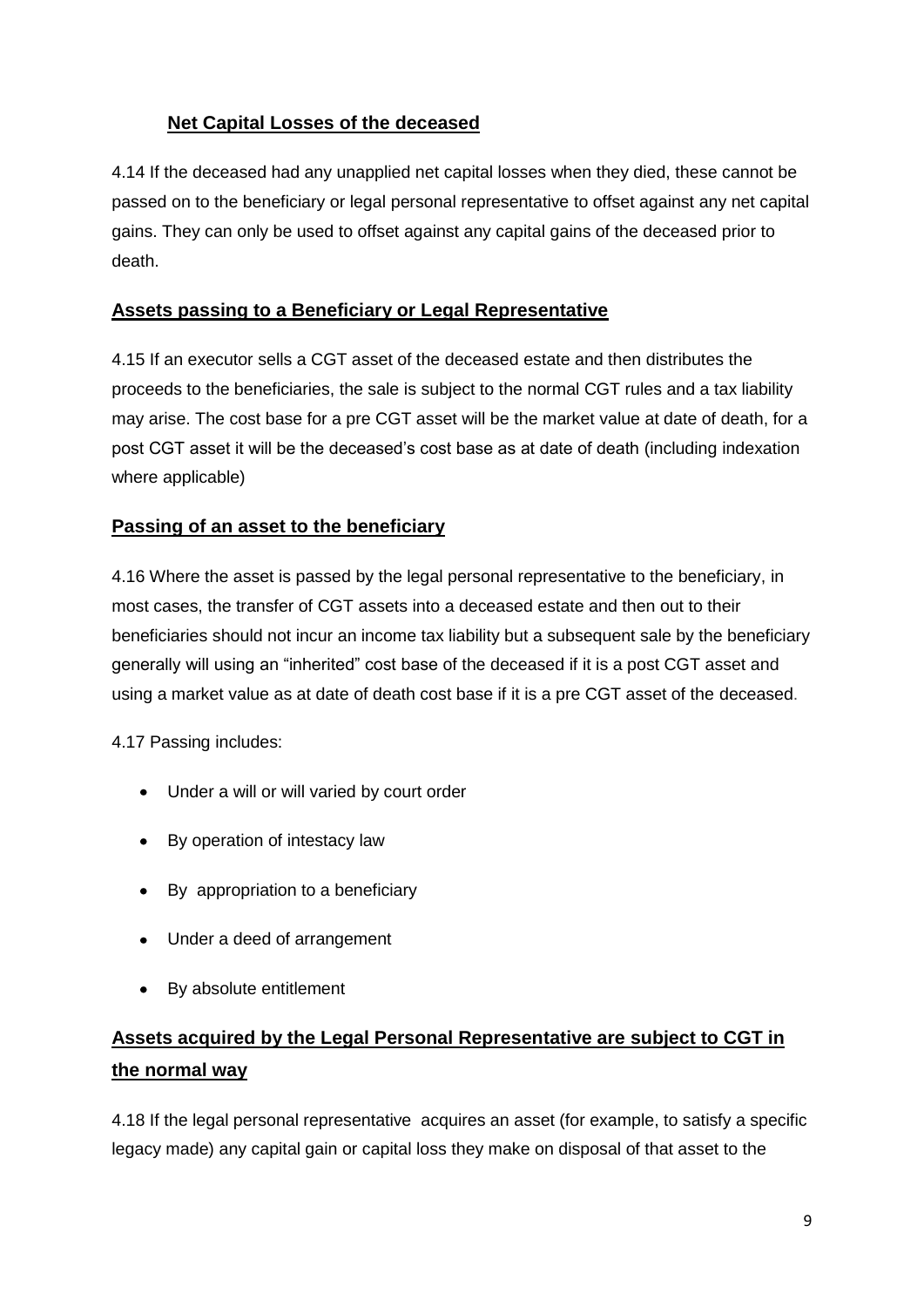beneficiary is subject to the normal CGT rules and there is no concessional treatment because it occurs in an estate .

## **No Separate Assets after death**

4.19 If, before they died, a person made a major improvement to a pre-CGT asset on or after 20 September 1985, the improvement is not treated as a separate asset for CGT purposes as it would have been for the deceased taxpayer. I.e. the previously separate asset for CGT purposes merges on death to become one asset in the hands of the legal personal representative or beneficiary. Examples of separate assets are buildings on land and for which capital works deductions apply. I.e. generally not principal places of residence.

4.20 The beneficiary or legal personal representative is taken to have acquired the improved asset when the person died and it is one asset even though the deceased treated them as separate.

## **Expenditure is included in the cost base**

4.21 Expenditure of the legal personal representative in relation to the property forms part of the cost base of the executor or for the beneficiary if it is transferred to them e.g. expenses on the validity of the will or in relation to say a property that would form part of the cost base and not be deductible are part of the cost base of the assets in the estate.

## **Collectables and personal use assets**

4.22 A post-CGT asset that is a collectable or personal use asset maintains that status when acquired by the beneficiary or the legal personal representative. A capital gain on a personal use asset is exempt where it cost less than \$10,000. Capital losses from personal use assets are disregarded. In relation to collectables capital losses from collectables can only be offset against capital gains from collectables.

# **Calculating capital gains tax on assets acquired from a deceased estate, the use of CGT discounting**

4.23 If you receive an asset from a deceased estate, the 12-month period of asset ownership required to qualify for discounting is calculated from the time the deceased acquired the asset, not from the date of their death. For the CGT discount to apply, you must have acquired the asset at least 12 months before disposing of it. For the purposes of this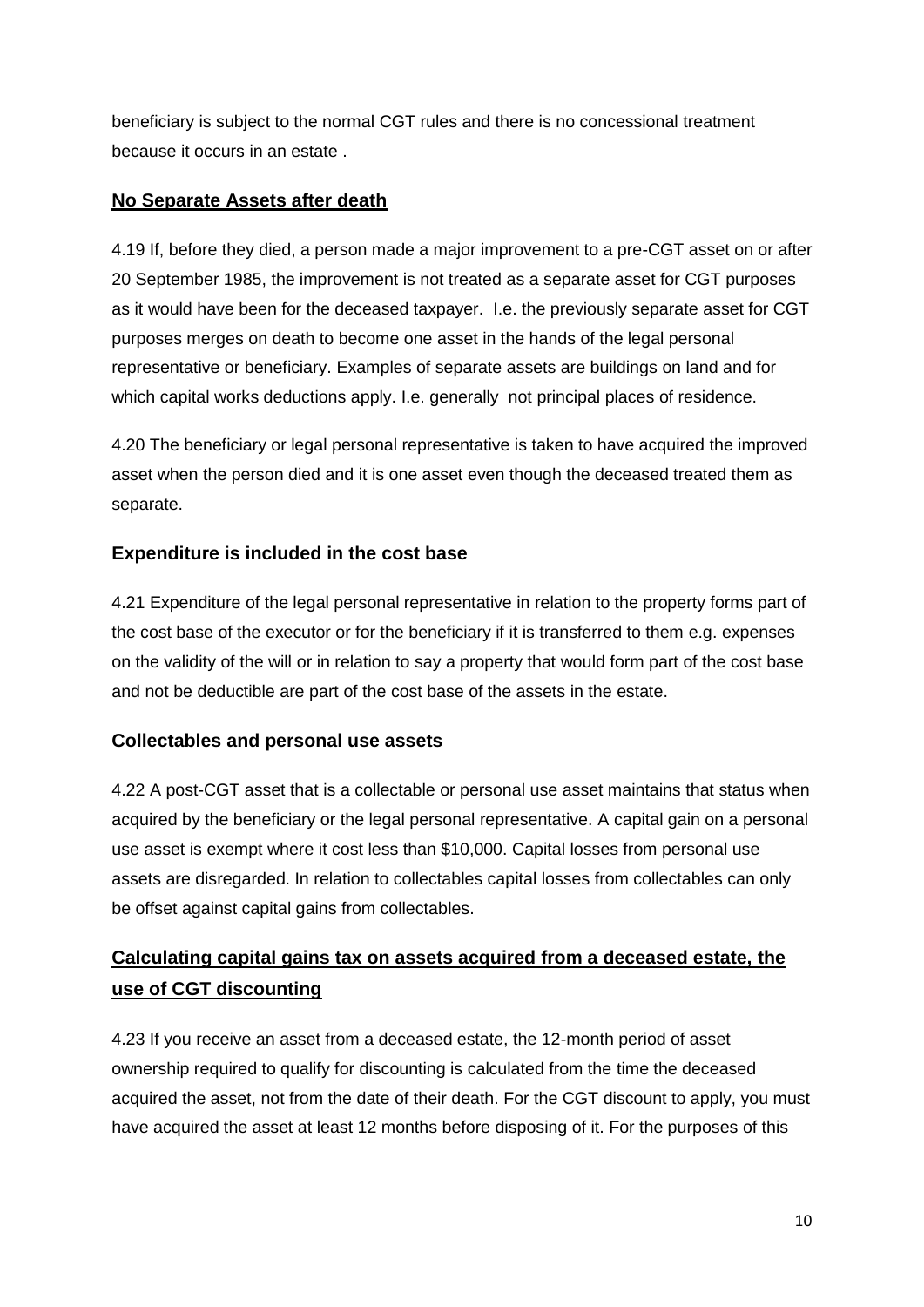12-month ownership test, you are taken to have acquired the asset at one of the following times for:

-Pre-CGT assets, the date the deceased died, and this is as previously discussed at market value as at that date.

-Post-CGT assets, the date the deceased acquired it. Again this is part of an "inheriting" the cost base of the deceased.

# **Joint Tenancy/ Survivorship and Tenants in Common ITAA 1997 section 128- 50**

4.24 When a joint tenant dies, their interest in the property passes to the surviving joint tenants and it does not from part of the deceased estate. This is the operation of the law of survivorship.

4.25 When a tenant in common dies, their interest in the property is an asset of their deceased estate. This means it can be transferred only to a beneficiary of the estate or be sold (or otherwise dealt with) by the legal personal representative of the estate and the rules in relation to CGT assets and estates apply.

4.26 If one of the other joint tenants dies, on that date their interest in the asset is taken to pass in equal shares to the remaining joint tenants, as if their interest is an asset of their deceased estate and the remaining joint tenants are beneficiaries. The cost base rules relating to other assets of the deceased estate apply to the interest in the asset or the equal share of it, which passes to the surviving joint tenants. This is different to the normal CGT treatment of treating joint tenancy interests as tenants in common interests as a separate share and separate interest and asset for CGT purposes.

4.27 For the indexation and discount methods to apply, the survivors must have owned the asset, or their share of it, for at least 12 months. As a surviving joint tenant, for the purposes of this 12-month test, they are taken to have acquired the deceased's interest in the asset, or their share of it, at the time that the deceased person acquired it.

## **Example 1, CGT & Joint Tenants, pre CGT asset**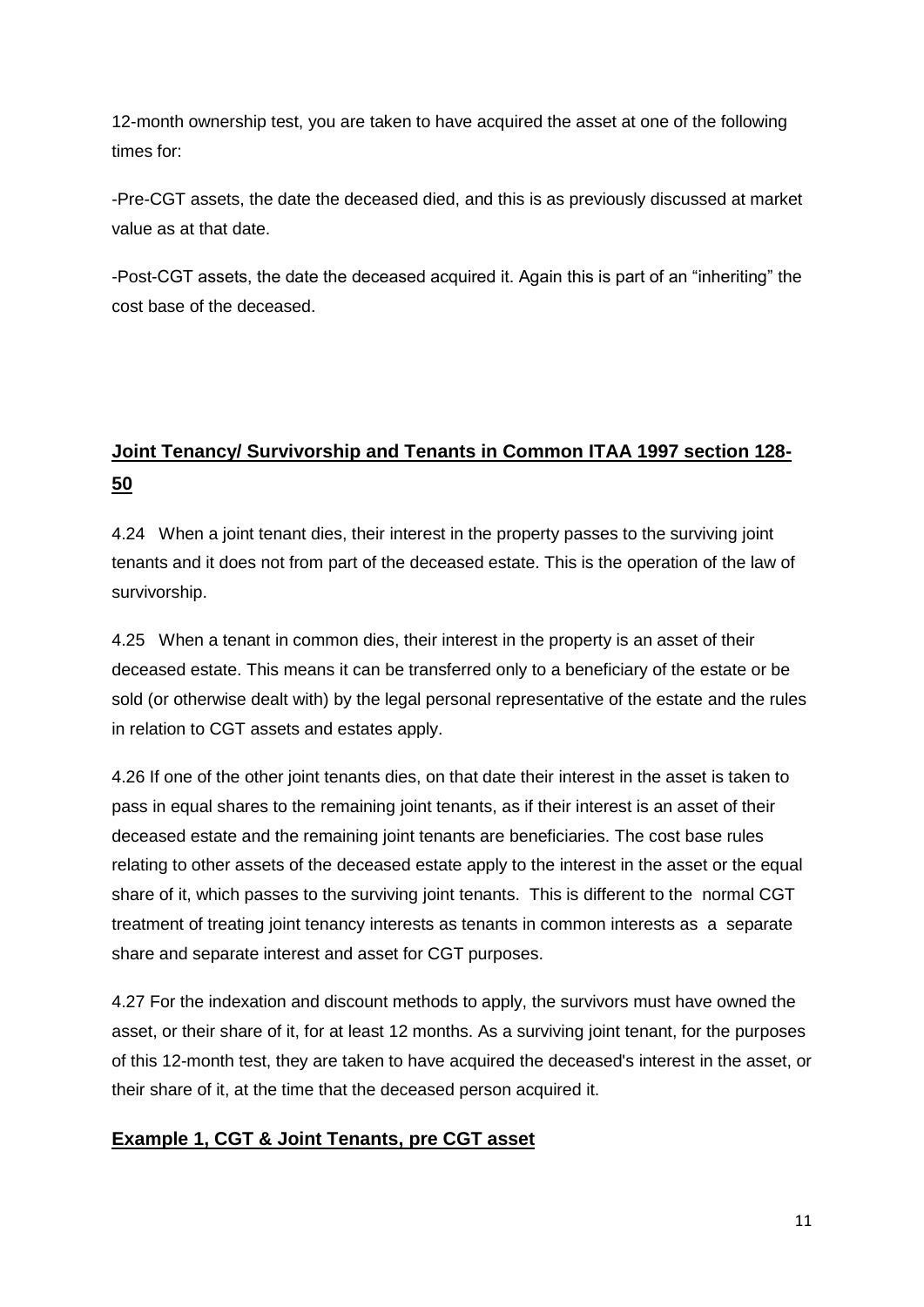4.28 Jack and Jill acquired land as joint tenants before 20 September 1985. So it is a pre CGT asset. Jack dies on 1 July 2005. For CGT purposes, Jill is taken to have acquired Jack's interest in the land at its market value at the date of his death.

4.29 Jill holds her original 50% interest as a pre-CGT asset, and the inherited 50% interest as a post-CGT asset, which she is taken to have acquired at its market value at the date of Jack's death.

4.30 If Jill sold the land within 12 months of Jack's death, she would still qualify for the CGT discount on any capital gains she makes on her post-CGT interest. She qualifies for the CGT discount because, for the purposes of the 12-month ownership test, she is taken to have acquired Jack's interest at the time when he acquired it, which was before 20 September 1985.

## **Example 2, CGT & Joint Tenants, post CGT asset**

4.31 Dave and Barry buy land in 2002 for \$100,000 as joint tenants. On 1 February 2014 Dave dies. For CGT purposes Barry has acquired Dave's interest on the date of death and inherits Dave's cost base as at the date of death in relation to Dave's share of the property. If Dave's cost base was \$64,000 then that is the cost base of Dave's interest for Barry.

## **Passing of asset to remainder beneficiary on the death of a life tenant**

4.32 The cost base of the remainder beneficiary on death of a life tenant is taken to be the market value as at the date of death of the deceased. TR 2006/14.

## **5. Superannuation death benefits ITAA 1997 Division 302**

5.1 If there is a nominated beneficiary in the superannuation trust deed the superannuation fund will pay their remaining super to the person they have chosen as their nominated beneficiary. Super paid after a person's death is called a **'super death benefit'.**

5.2 If there are no binding death nominations, then the trustee of the super fund will decide how the benefit will be paid. Depending upon the trust deed, rules and regulations of superannuation, the trustee may pay it to the deceased estate, then the executor will deal with it accordingly as it is part of the estate.

5.3 Taxation of a super death benefit depends on: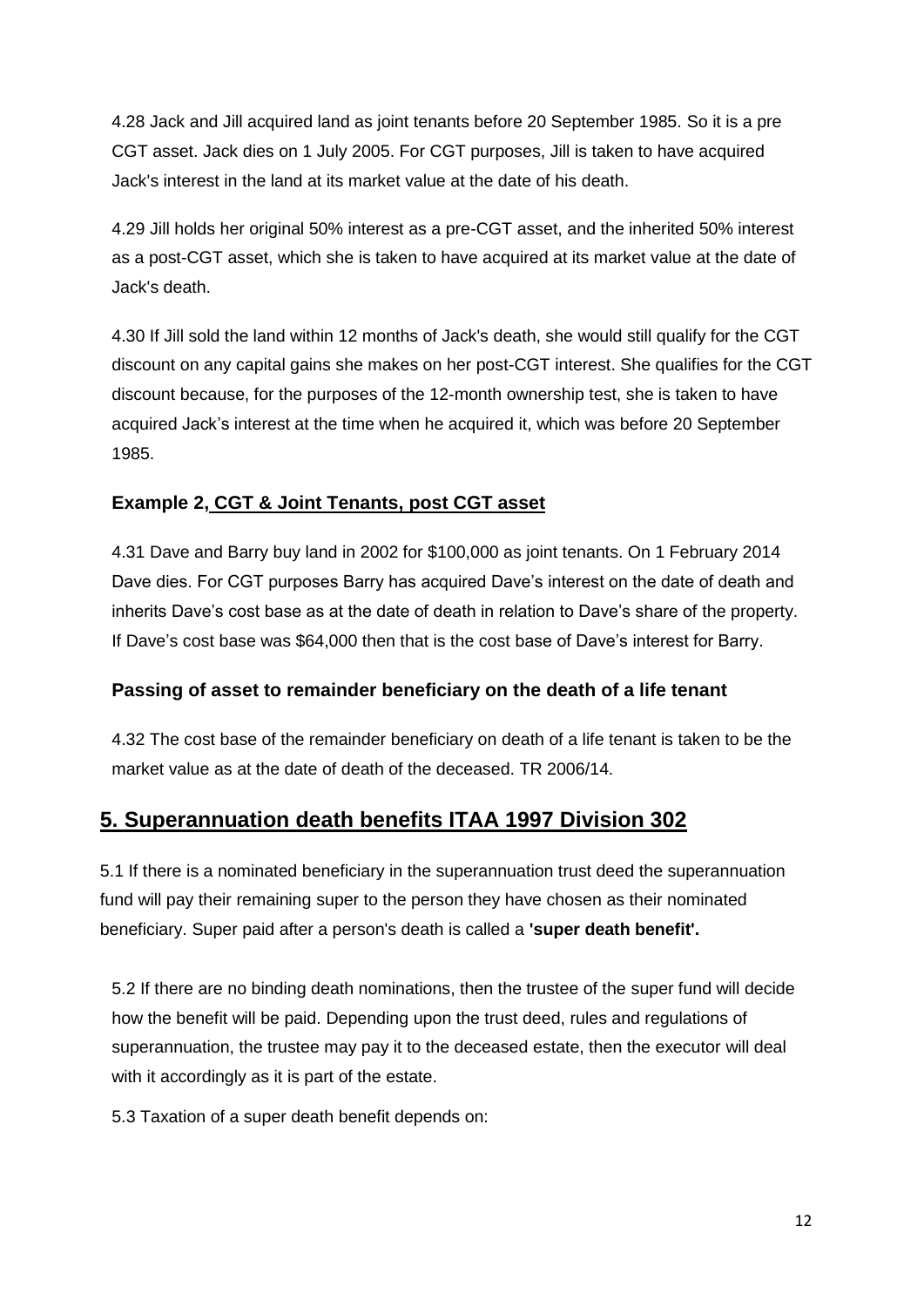- $\circ$  whether the person receiving the benefit is a dependant or non-dependant of the deceased person
- $\circ$  whether the benefit is paid as a lump sum or superannuation income stream
- $\circ$  whether the super is [taxable or tax-free,](https://www.ato.gov.au/Individuals/Super/In-detail/Receiving-benefits/Withdrawing-your-super-and-paying-tax/?amp;page=1#Taxable_and_tax-free_super#Taxable_and_tax-free_super) and whether the super fund has already paid tax on the taxable component
- $\circ$  the age of the person receiving the benefit
- o the age of the deceased person when they died.

There is no tax on the tax-free component of a death benefit.

5.4 If you receive a death benefit as the trustee of a deceased estate, the estate pays tax on behalf of the beneficiaries of the super. The amount of tax that the estate must pay is the same as it would have been if the payment was paid directly to the beneficiary, excluding the Medicare levy.

## **Death benefit dependants as defined in INCOME TAX ASSESSMENT ACT 1997 - SECT 302.195**

5.5 You are a dependant of the deceased if, at the time of their death, you were one of the following:

- a surviving spouse or de facto spouse
- a former spouse or de facto spouse
- a child of the deceased who is under 18 years old
- any other person who was financially dependent on the deceased
- any person who had an *interdependency relationship* with the deceased.

5.6 If you are a non-dependant of a member of the Australian Defence Force or police force who died in the line of duty, the lump sum super death benefits you receive have the same tax treatment as a benefit paid to a dependant.

## **Interdependency relationship under INCOME TAX ASSESSMENT ACT 1997 - SECT 302.200**

5.7 An interdependency relationship exists between two people where: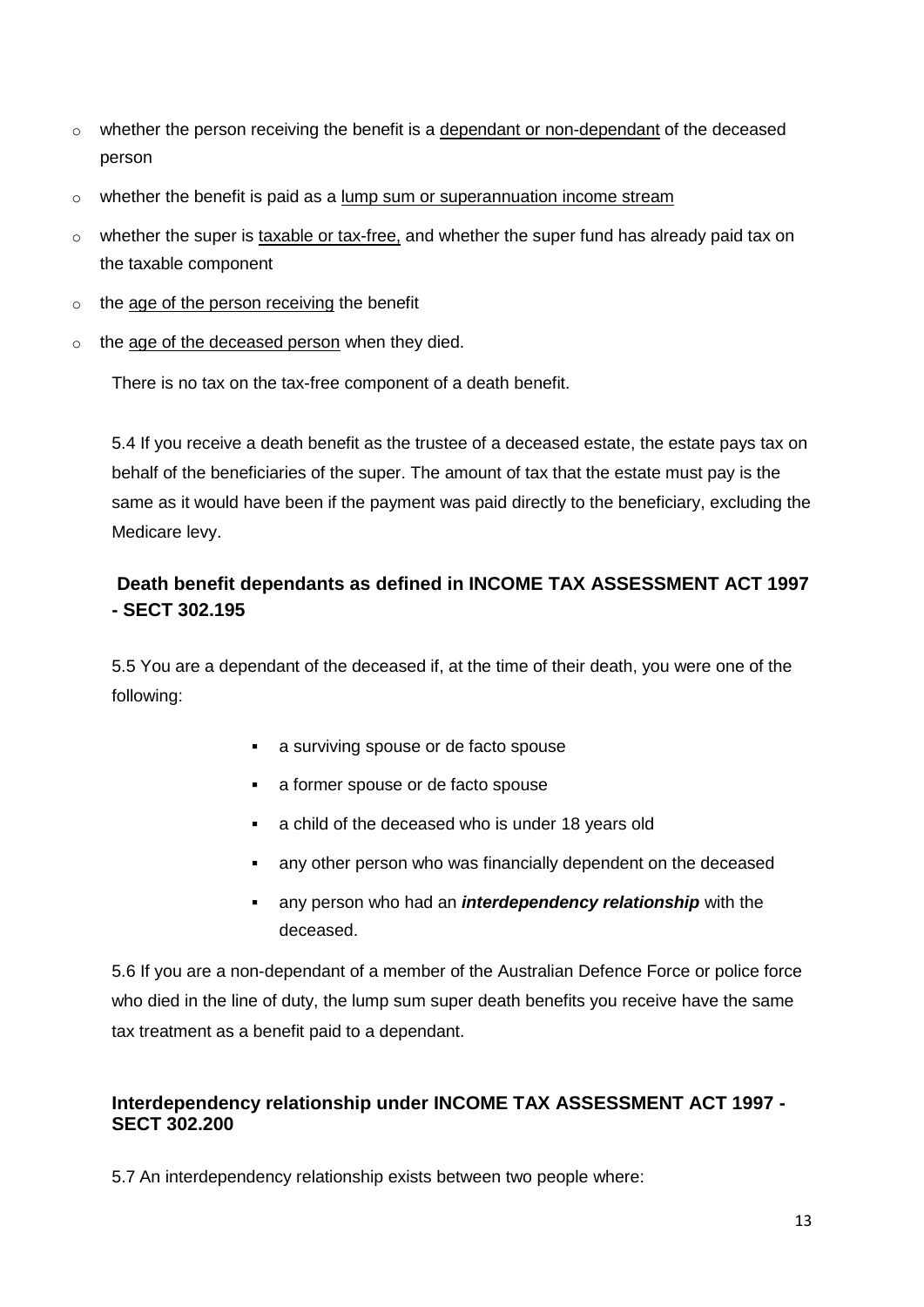- they have a close personal relationship
- they live together, even if they are not related by family, and
- one or each of them provides the other with financial and domestic support and personal care.
- 5.8 There are a number of ATO rulings on this issue and if there is doubt a Private Binding Ruling should be sought relating to the particular facts.

### **Lump sum death benefit**

5.9 A dependant of the deceased does not need to pay tax on any component of a superannuation death benefit if you receive it as a lump sum.

### **Death benefit income stream**

5.10 A dependant pays tax on the taxable component of a death benefit received as an income stream at the rates shown in this table:

| Age of beneficiary and deceased                                                       | <b>Type of super</b>                  | <b>Effective tax rate</b><br>(including Medicare)<br>levy) |
|---------------------------------------------------------------------------------------|---------------------------------------|------------------------------------------------------------|
| Beneficiary is more than 60 years old<br>or the deceased is more than 60 years<br>old | Taxable component:<br>taxed element   | $0\%$                                                      |
|                                                                                       | Taxable component:<br>untaxed element | Your marginal tax rate<br>less 10% tax offset              |
| The beneficiary and the deceased are<br>both under 60 years old                       | Taxable component:<br>taxed element   | Your marginal tax rate<br>less 15% tax offset              |
|                                                                                       | Taxable component:<br>untaxed element | Your marginal tax rate                                     |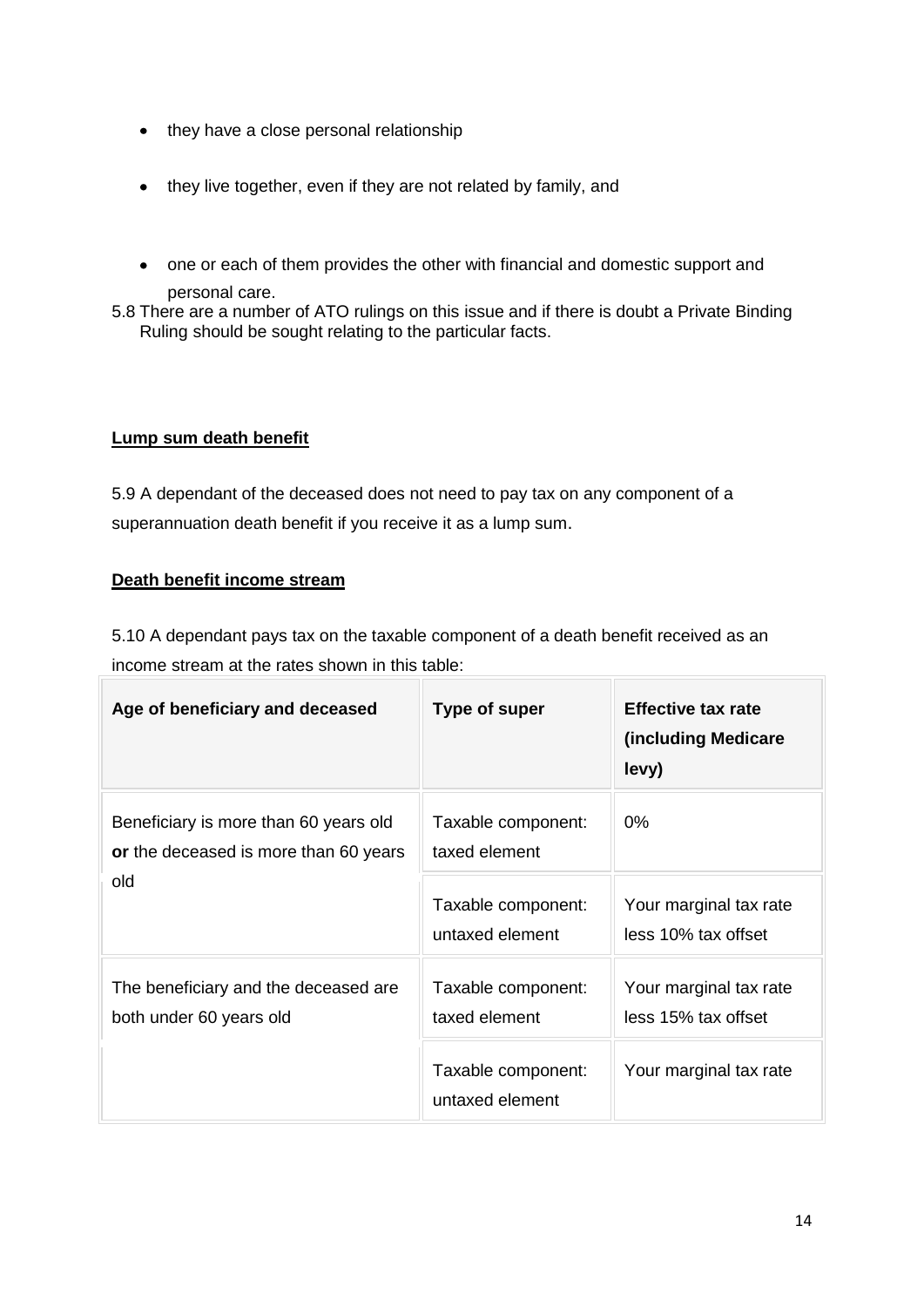5.11 If you are under 25 years old and started receiving a death benefit as an income stream after 1 July 2007, you must stop the income stream and take the remaining benefit as a lump sum on or before the date you turn 25. The lump sum is tax free.

### **Non-dependants**

5.12 To work out how your super payment will be taxed, you need to know how much of the money is a:

- o tax-free component
- o taxable component that the fund has paid tax on (the 'taxed element')
- o taxable component that the fund has not paid tax on (the 'untaxed element').

5.13 If you are not a dependant of the deceased and you receive a death benefit as a lump sum, the taxable component of the payment will be taxed at your marginal tax rate. However, the amount of tax that you must pay may be reduced by tax offsets. The 'effective tax rate' that you will pay after these offsets are applied is described in this table:

| Type of super              | <b>Effective tax rate</b>                               |
|----------------------------|---------------------------------------------------------|
| Taxable component: taxed   | Your marginal tax rate or 15%, whichever is lower, plus |
| element                    | the Medicare levy                                       |
| Taxable component: untaxed | Your marginal tax rate or 30%, whichever is lower, plus |
| element                    | the Medicare levy                                       |

# **6. TAXATION OF BEQUESTS TO CHARITIES and other like bodies (tax advantaged entities)**

6.1 If you leave an asset to a tax exempt body it is prima facie a CGT event under 104.215 ITAA 1997 extracted hereunder

### **INCOME TAX ASSESSMENT ACT 1997 - SECT 104.215 Asset passing to tax-advantaged entity: CGT event K3**

 (1) *[CGT event](http://www.austlii.edu.au/au/legis/cth/consol_act/itaa1997240/s995.1.html#cgt_event) K3* happens if you die and a \* [CGT](http://www.austlii.edu.au/au/legis/cth/consol_act/itaa1997240/s995.1.html#cgt_asset) [asset](http://www.austlii.edu.au/au/legis/cth/consol_act/itaa1997240/s995.1.html#cgt_asset) you owned just before dying \* [passes](http://www.austlii.edu.au/au/legis/cth/consol_act/itaa1997240/s995.1.html#passes) to a beneficiary in your estate who (when the asset [passes\)](http://www.austlii.edu.au/au/legis/cth/consol_act/itaa1997240/s995.1.html#passes):

(a) is an \* [exempt entity;](http://www.austlii.edu.au/au/legis/cth/consol_act/itaa1997240/s995.1.html#exempt_entity) or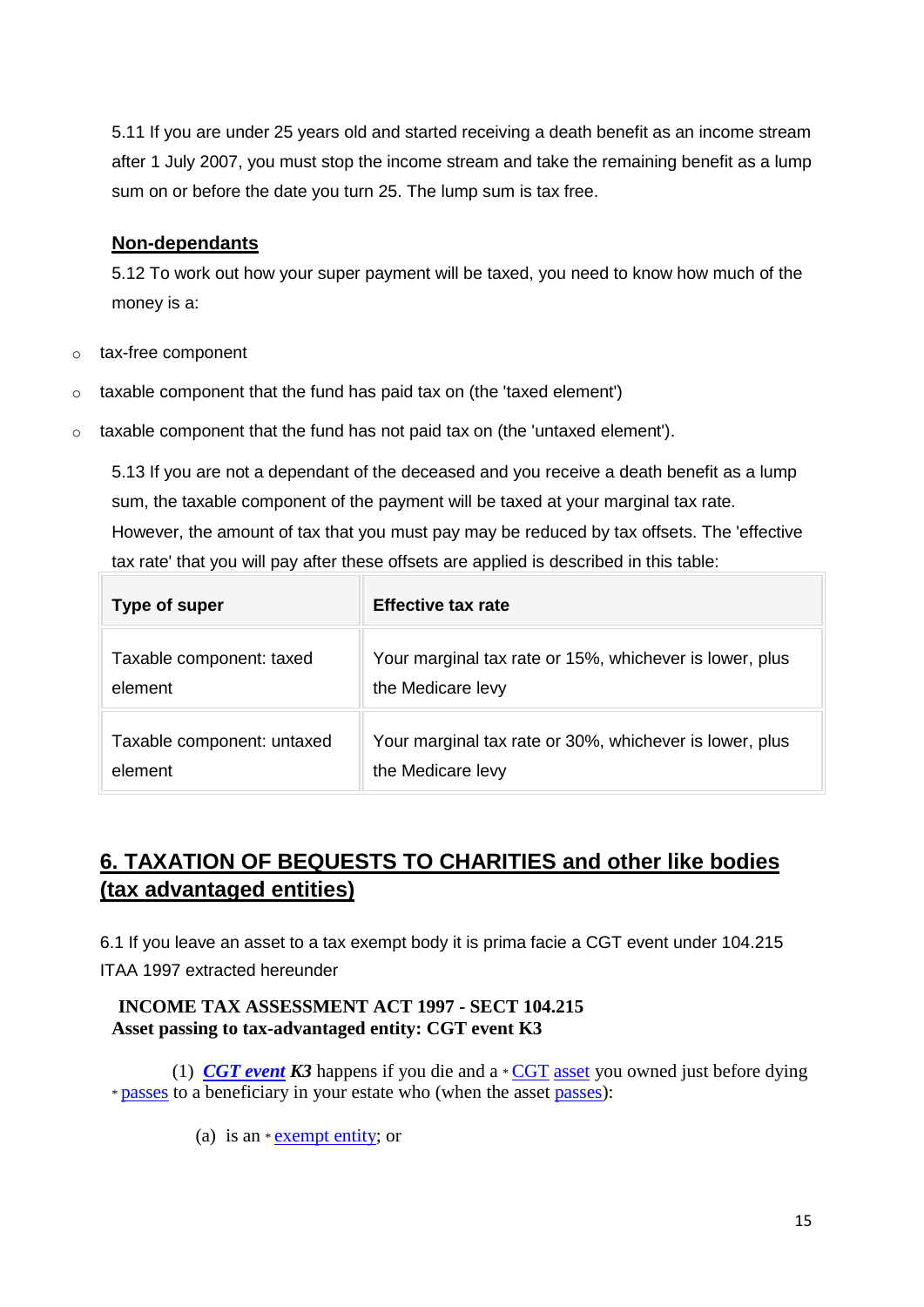6.2 Often all or part of an estate is left to a tax-exempt body. These are organisations that do not have to pay income tax; they include:

- public hospitals
- **Figure 1** religious or charitable institutions
- superannuation funds
- approved deposit funds.

6.3 Capital gains tax can be payable on assets left to tax-exempt bodies where the assets were acquired by the deceased on or after 20 September 1985. The deceased is considered to have disposed of the assets to the tax-exempt body for current market value immediately before death. Any capital gain or loss is taken into account in the tax return, which declares income up to the date of death. The deceased's estate bears tax on any capital gain on assets. This is an exception to the general rule that there is no deemed disposal of an asset on the death of a person

## 6.4 **However, any capital gain or capital loss from a testamentary gift of property can be disregarded if the gift is made:**

- Under the **Cultural Bequests Program** (which applies to certain gifts of property-not land or buildings-to a library, museum or art gallery) section 118-60 ITAA 1997, or
- To a **deductible gift recipient ("DGR") or a registered political party** and the gift would have been income tax deductible if it had not been a testamentary gift. see Section 30-15 ITAA 1997 for what is deductible gift recipient

### SECT 118.60

(1)  $A *$  [capital gain](http://www.austlii.edu.au/au/legis/cth/consol_act/itaa1997240/s995.1.html#capital_gain) or  $*$  [capital loss](http://www.austlii.edu.au/au/legis/cth/consol_act/itaa1997240/s995.1.html#capital_loss) made from a testamentary gift of property that would have been [deductible](http://www.austlii.edu.au/au/legis/cth/consol_act/itaa1997240/s995.1.html#deduct) under section 30-15 if it had not been a testamentary gift is disregarded

## **7. STAMP DUTY**

7.1 **Nominal duty of \$50 only** is payable on the transfer of dutiable property to a beneficiary by the legal personal representative of a deceased person if it is conformity with the will under *section 63 of Duties Act 1997 NSW*. This applies to land related property.